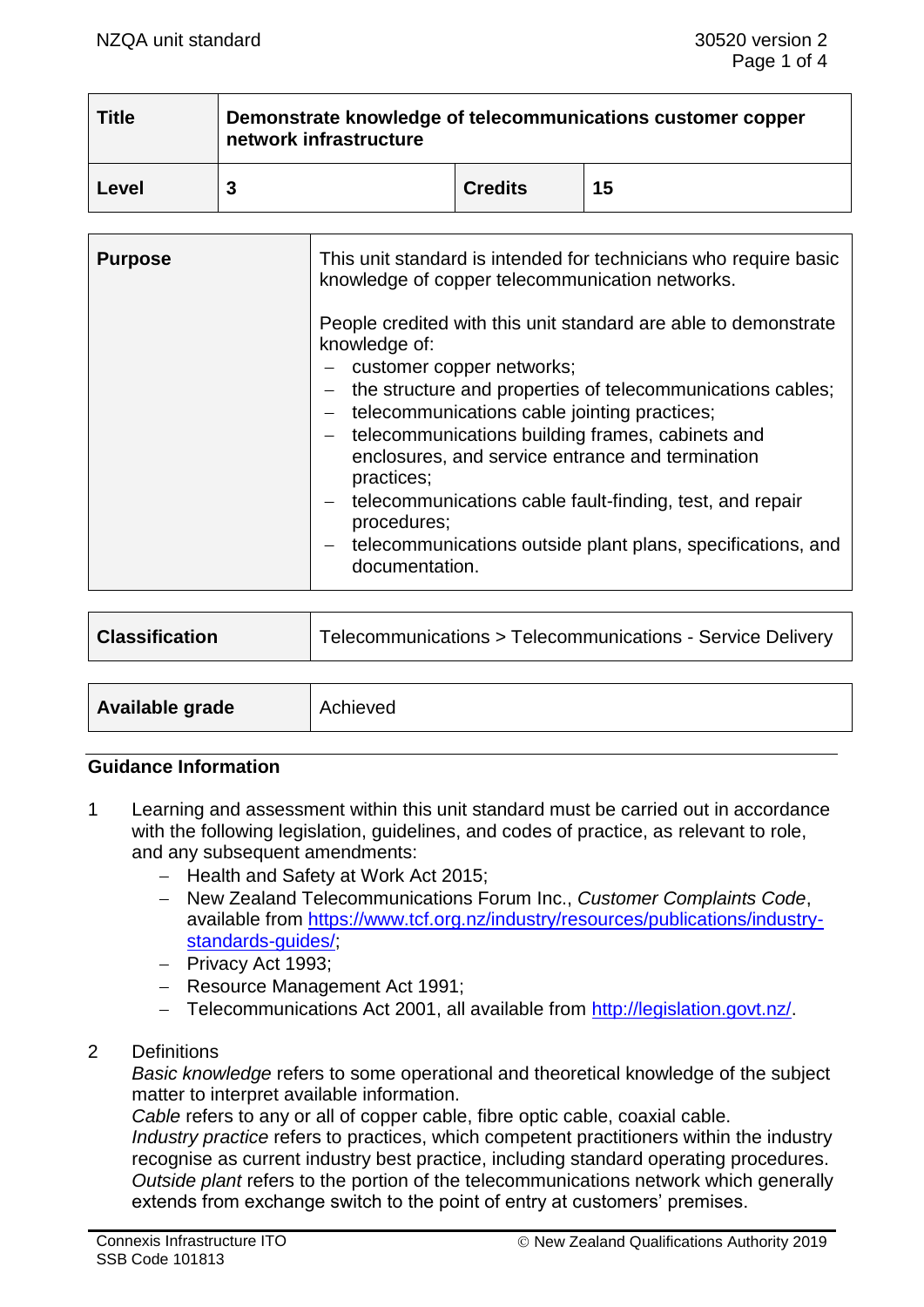*PSTN* refers to Public Switched Telephone Network.

*Specifications* refer to detailed job specifications, drawings, and instructions; manufacturers' specifications and instructions; and industry codes of practice relating to the type of cabling system being installed.

# **Outcomes and performance criteria**

### **Outcome 1**

Demonstrate knowledge of customer copper networks.

#### **Performance criteria**

1.1 Customer copper networks are identified and described in terms of the services delivered.

Range cable systems, PSTN, data network services.

- 1.2 Customer copper networks are described in terms of their components.
	- Range aerial cable, underground cable, building frames, main distribution frames (MDFs), service entrances, pair gain systems, manholes and duct systems, cabinets.

### **Outcome 2**

Demonstrate knowledge of the structure and properties of telecommunications cables.

### **Performance criteria**

- 2.1 Physical properties of commonly used copper cables are described in nonmathematical terms.
	- Range cables paper and plastic insulation, unit twin, quads, lead sheath, plastic sheath, aerial cable, drop wire; physical properties – construction, structure, materials, wire and cable size, pair lay-up.
- 2.2 Electrical properties of copper cable pairs are described in non-mathematical terms with reference to one type of cable.

Range properties – loop resistance, insulation resistance, transmission loss, noise, variation of loss with frequency.

- 2.3 Coaxial cable is described with reference to construction, materials, physical and electrical properties.
- 2.4 The use of cable numbering systems is explained in accordance with industry practice.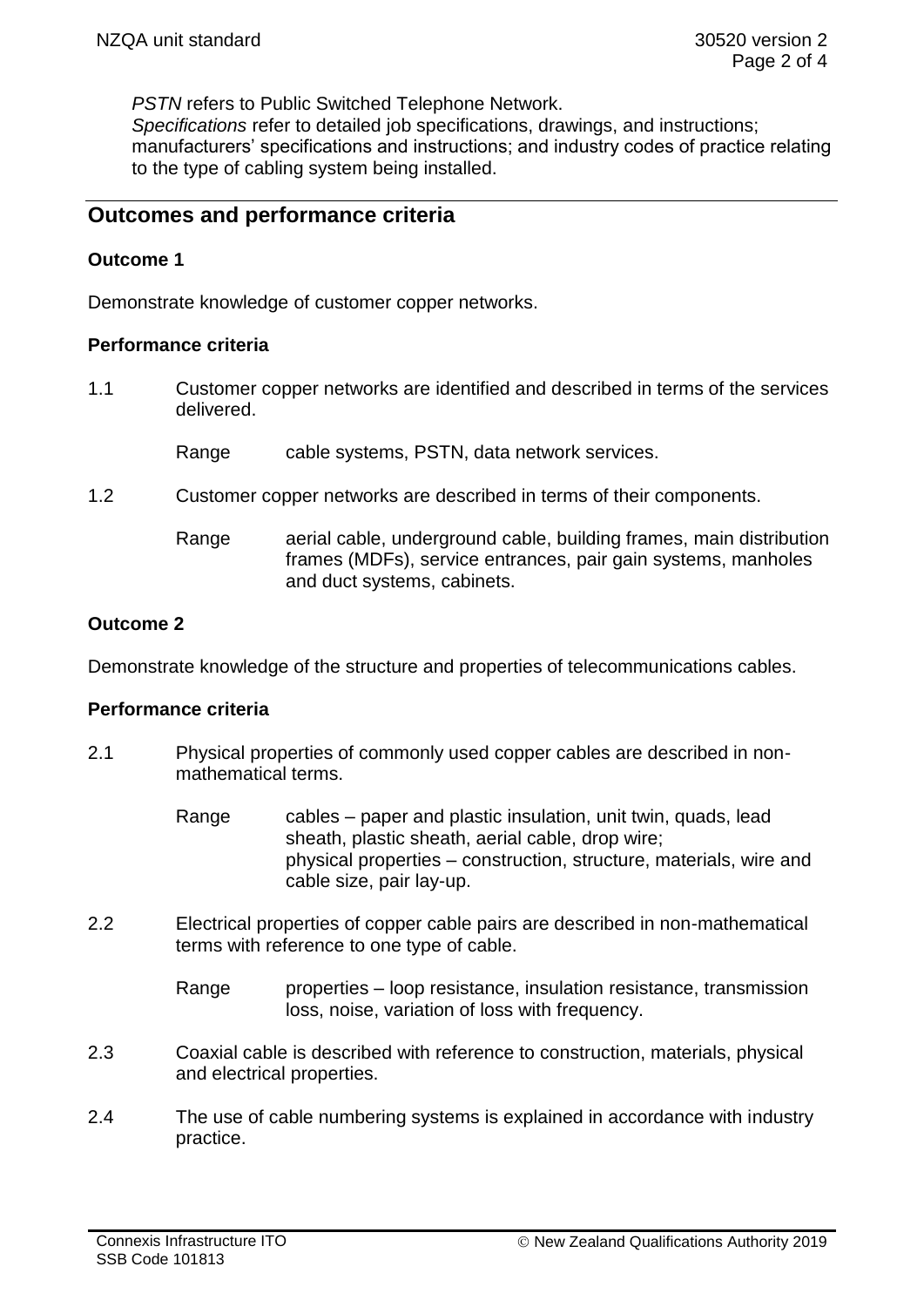# **Outcome 3**

Demonstrate knowledge of telecommunications cable jointing practices.

# **Performance criteria**

- 3.1 The preparation of cables for jointing is described in accordance with industry practice.
- 3.2 Pairs jointing and insulating is described in accordance with industry practice.

- 3.3 The closing of the cable joint is described in accordance with industry practice.
	- Range heat shrink, lead wiping, re-enterable, pressure closure.
- 3.4 The jointing of one type of coaxial cable is described in accordance with industry practice.

# **Outcome 4**

Demonstrate knowledge of telecommunications building frames, cabinets and enclosures, and service entrance and termination practices.

### **Performance criteria**

4.1 Building frames, and cabinets and enclosures are identified and described in terms of their applications in outside plant networks in accordance with industry practice.

Range cable systems, PSTN, data network services.

- 4.2 Telecommunications service entrance and demarcation point termination practices are described in accordance with industry practice.
	- Range buried entrances, above ground entrances, demarcation points, single pair cable, multiple pair cable.

### **Outcome 5**

Demonstrate knowledge of telecommunications cable fault-finding, test, and repair procedures.

### **Performance criteria**

5.1 Coaxial cable fault-finding, test, and repair procedures are described in accordance with industry practice.

Range cable, service entrance, set top units.

Range random jointing; sequence jointing; modular jointing using one type of tool.